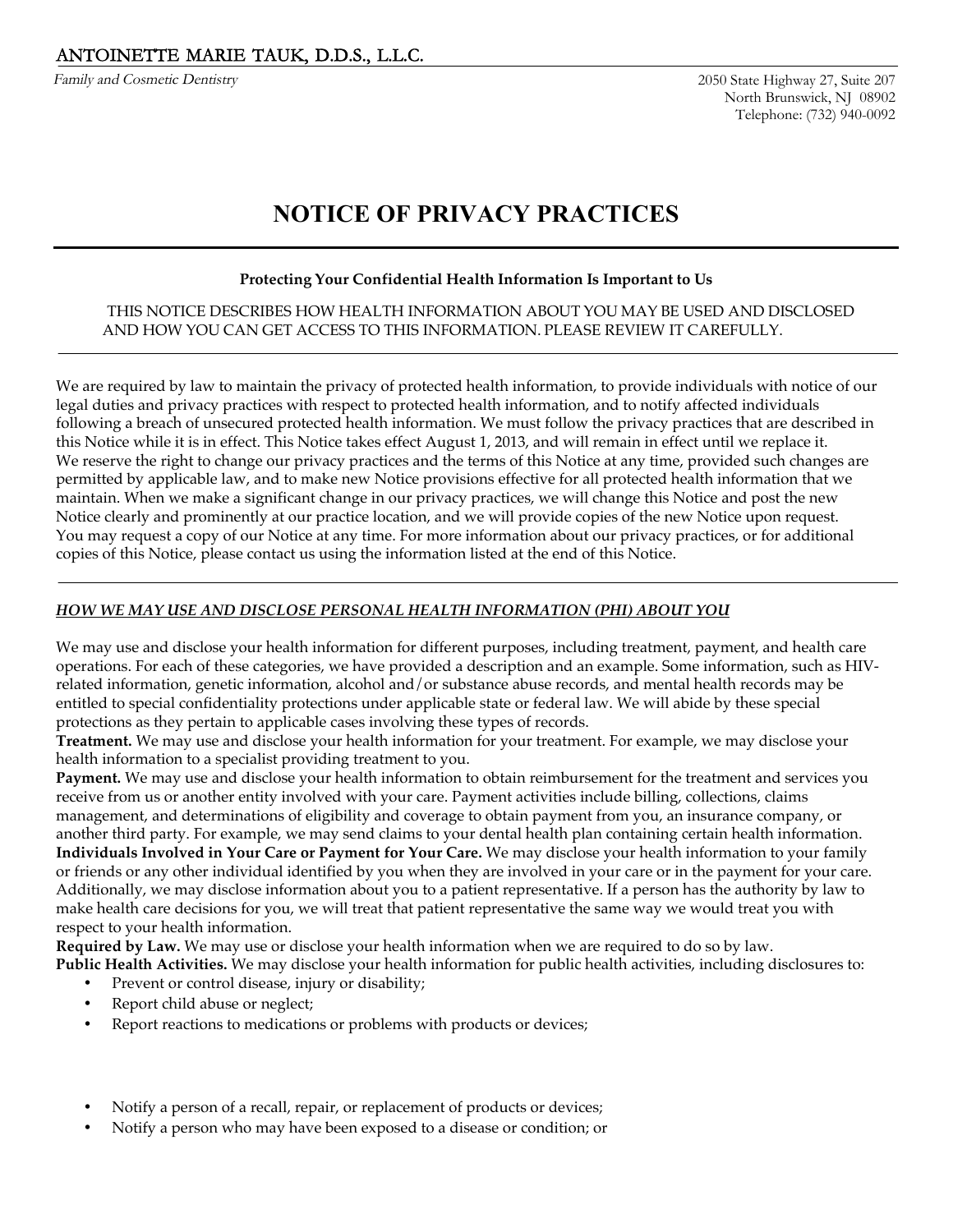• Notify the appropriate government authority if we believe a patient has been the victim of abuse, neglect, or domestic violence.

**National Security.** We may disclose to military authorities the health information of Armed Forces personnel under certain circumstances. We may disclose to authorized federal officials health information required for lawful intelligence, counterintelligence, and other national security activities. We may disclose to correctional institution or law enforcement official having lawful custody the protected health information of an inmate or patient.

**Secretary of HHS.** We will disclose your health information to the Secretary of the U.S. Department of Health and Human Services when required to investigate or determine compliance with HIPAA.

**Worker's Compensation.** We may disclose your PHI to the extent authorized by and to the extent necessary to comply with laws relating to worker's compensation or other similar programs established by law.

**Law Enforcement.** We may disclose your PHI for law enforcement purposes as permitted by HIPAA, as required by law, or in response to a subpoena or court order.

**Judicial and Administrative Proceedings.** If you are involved in a lawsuit or a dispute, we may disclose your PHI in response to a court or administrative order. We may also disclose health information about you in response to a subpoena, discovery request, or other lawful process instituted by someone else involved in the dispute, but only if efforts have been made, either by the requesting party or us, to tell you about the request or to obtain an order protecting the information requested.

## **YOUR HEALTH INFORMATION RIGHTS**

**Access.** You have the right to look at or get copies of your health information, with limited exceptions. You must make the request in writing. You may obtain a form to request access by using the contact information listed at the end of this Notice. You may also request access by sending us a letter to the address at the end of this Notice. If you request information that we maintain on paper, we may provide photocopies. If you request information that we maintain electronically, you have the right to an electronic copy. We will use the form and format you request if readily producible. We will charge you a reasonable cost-based fee for the cost of supplies and labor of copying, and for postage if you want copies mailed to you. Contact us using the information listed at the end of this Notice for an explanation of our fee structure.

If you are denied a request for access, you have the right to have the denial reviewed in accordance with the requirements of applicable law.

**Disclosure Accounting.** With the exception of certain disclosures, you have the right to receive an accounting of disclosures of your health information in accordance with applicable laws and regulations. To request an accounting of disclosures of your health information, you must submit your request in writing to the Privacy Official. If you request this accounting more than once in a 12-month period, we may charge you a reasonable, cost-based fee for responding to the additional requests.

**Right to Request a Restriction.** You have the right to request additional restrictions on our use or disclosure of your PHI by submitting a written request to the Privacy Official. Your written request must include –

(1) what information you want to limit,

(2) whether you want to limit our use, disclosure or both, and

(3) to whom you want the limits to apply.

We are not required to agree to your request except in the case where the disclosure is to a health plan for purposes of carrying out payment or health care operations, and the information pertains solely to a health care item or service for which you, or a person on your behalf (other than the health plan), has paid our practice in full.

**Alternative Communication.** You have the right to request that we communicate with you about your health information by alternative means or at alternative locations. You must make your request in writing. Your request must specify the alternative means or location, and provide satisfactory explanation of how payments will be handled under the alternative means or location you request. We will accommodate all reasonable requests. However, if we are unable to contact you using the ways or locations you have requested we may contact you using the information we have.

**Amendment.** You have the right to request that we amend your health information. Your request must be in writing, and it must explain why the information should be amended. We may deny your request under certain circumstances. If we agree to your request, we will amend your record(s) and notify you of such. If we deny your request for an amendment, we will provide you with a written explanation of why we denied it and explain your rights.

**Right to Notification of a Breach**. You will receive notifications of breaches of your unsecured protected health information as required by law.

**Electronic Notice.** You may receive a paper copy of this Notice upon request, even if you have agreed to receive this Notice electronically on our Web site or by electronic mail (e-mail).